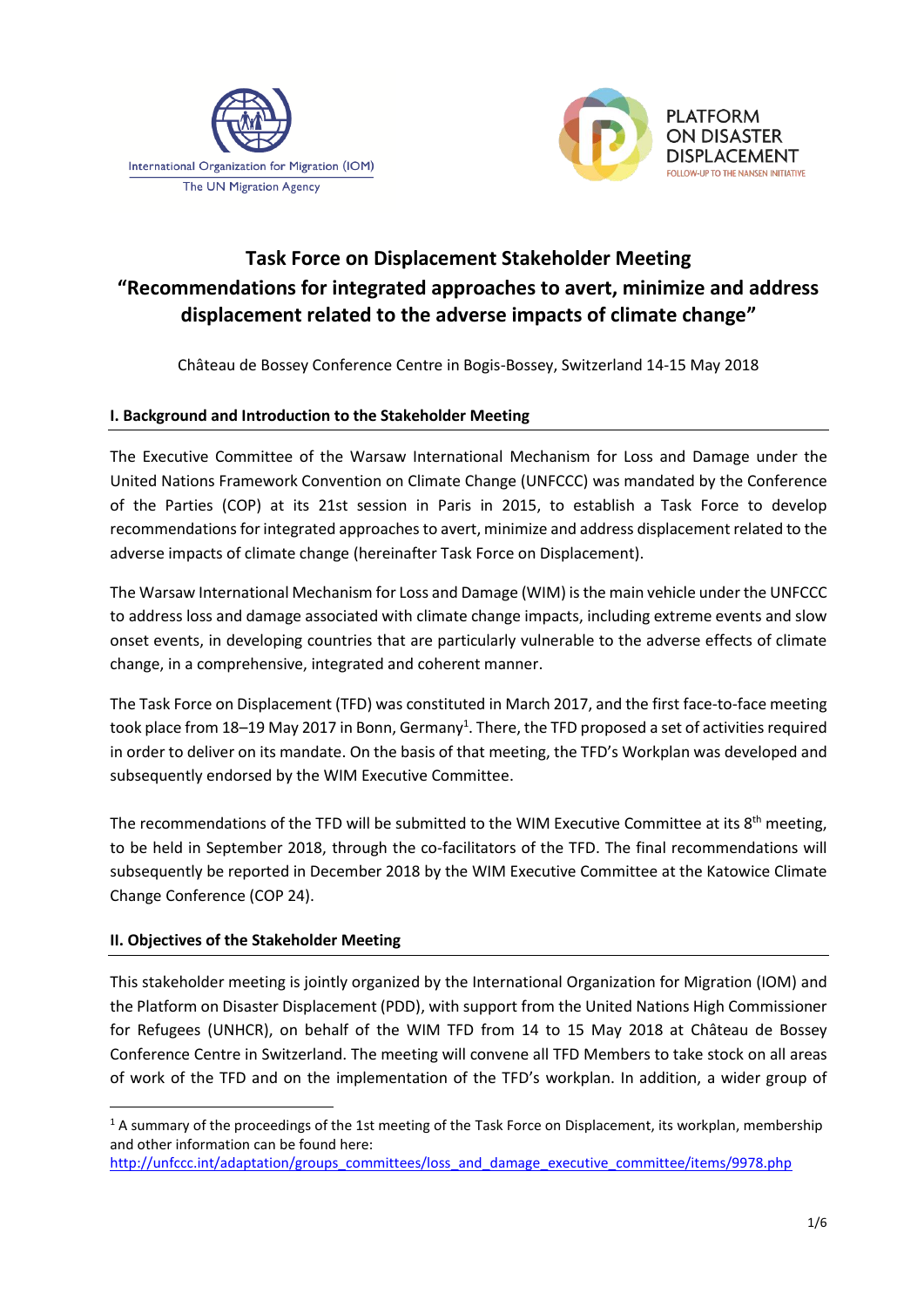stakeholders will be invited to contribute to the ongoing process of the TFD. The meeting will also provide an opportunity to interact with the TFD members. The overall goal of the meeting is to synthesize findings and to assist the drafting of recommendations by the TFD for integrated approaches to avert, minimize and address displacement related to the adverse impacts of climate change (hereinafter integrated approaches). The meeting will build on past activities conducted under the WIM Executive Committee workplan on this topic, including on the outputs of the Technical Meeting on Migration, Displacement and Human Mobility organized by IOM with support of the Government of France in July 2016 in Casablanca<sup>2</sup>.

The objectives of the stakeholder meeting are:

- 1. to take stock of and review outputs (findings, research, analysis, data, recommendations etc.) generated by activities in the TFD workplan since its inception and from relevant work of the WIM (e.g. outcomes from previous technical meetings, activities in the initial two-year workplan of the WIM Executive Committee etc.).
- 2. to consider inputs and findings from a wider set of stakeholders, including States, on integrated approaches based on good practices and lessons learned, with a specific focus on the experience of developing countries that are particularly vulnerable to the adverse effects of climate change.
- 3. to extract and cluster the most important legal, policy and institutional challenges for integrated approaches and formulate possible measures and steps to address them.
- 4. to systematize findings to assist the drafting of recommendations by the TFD for integrated approaches at subnational, national, regional and international level.

### **III. Methodology and Expected Results**

 $\overline{a}$ 

The two-day stakeholder meeting will be organized in the format of presentations and discussions in moderated plenary sessions, as well as discussions in working groups. An external facilitator will provide overall meeting and facilitation support.

There will also be a special session – marketplace – where stakeholders including representatives from Parties to the UNFCCC can present and share good practices and lessonslearned. The COP, by it[s Decision](http://unfccc.int/documentation/documents/advanced_search/items/3594.php?rec=j&priref=600009904#beg) 5/CP.23, welcomes this meeting, which will include wide consultation with stakeholders to ensure regional coverage.

In preparation for the meeting, the organizers will develop background notes and methodologies for the group work. They will also circulate invitations to submit material and background information ahead of the meeting, in their respective networks. The meeting organizers will consolidate these materials and make them available for the meeting participants (e.g. on a dedicated website, drop box or memory sticks).

A drafting team selected by the meeting participants, led by the co-facilitators and/or TFD members of the WIM Executive Committee supported by the organizers, will be formed at the outset of the meeting. The drafting team will summarize and consolidate outputs based on the proceedings from the various

<sup>&</sup>lt;sup>2</sup> For more information on the WIM Excom Technical Meeting in Casablanca in July 2017 and its outcome documents, please refer to:<http://environmentalmigration.iom.int/technical-meeting>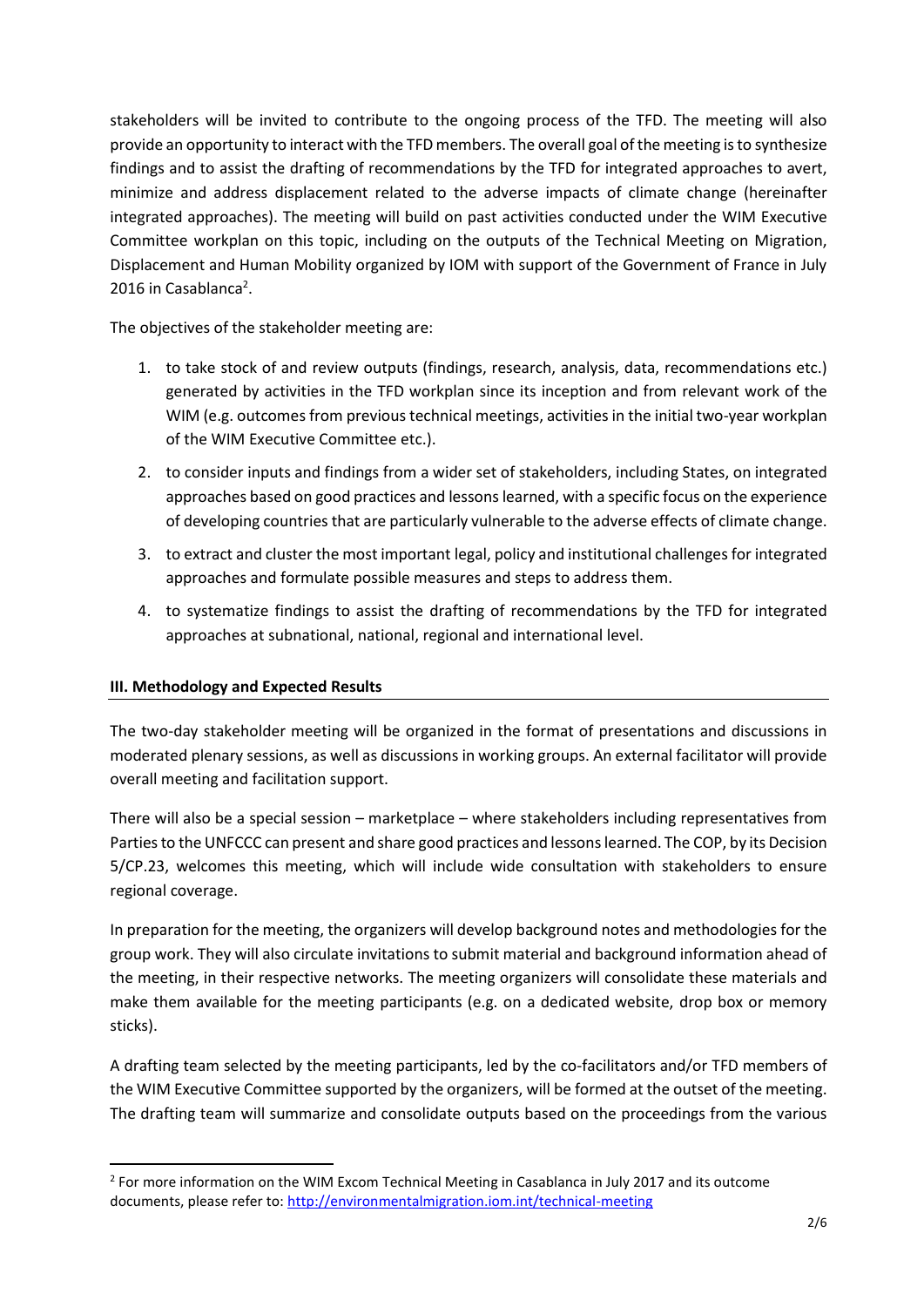sessions and the group works in particular, and present a draft summary of conclusions for discussion and feedback at the end of the meeting.

The expected results from the stakeholder meeting include:

- I. A summary of results and findings from the activities of the TFD workplan to date.
- II. An overview of integrated approaches based on good practices and lessons learned at relevant levels (subnational to global).
- III. Systematization and a list of possible measures to address key legal, policy and institutional challenges for integrated approaches
- IV. Discussion and systematization of findings to assist the TFD with drafting recommendations on integrated approaches.

The stakeholder meeting will be succeeded by a closed internal meeting of the TFD chaired by the two co-facilitators of the TFD (WIM Excom members) in the afternoon Tuesday 15 May. This meeting will consider the findings from the workshop, start to draft recommendations, and discuss next steps for the TFD. All official TFD representatives are requested to attend this closed session from 14.00 to 18.00.

#### **IV. Practical and Organizational Information**

#### **A. Venue**

The Workshop will be held at the Château de Bossey Conference Centre in Bogis-Bossey, Switzerland from 14-15 May 2018.

#### **B. Participants**

Participants will include members and representatives of the WIM Executive Committee, government representatives, international organizations, regional organizations, practitioners, civilsociety, technical and scientific communities. It is important to note that this meeting is not a conference about climate and disaster related displacement, and it has a specific task to accomplish. As such, participation will be limited to 50-60 individuals who can contribute to this task.

#### **C. Other administrative details**

The Workshop will be organized by IOM and the Coordination Unit of the PDD from which two experts currently serve in the TFD, with generous funding from the Federal Government of Germany, and with support from UNHCR.

The UNFCCC Secretariat will organize and defray travel and accommodation costs for the representatives of the WIM Excom to the TFD who are eligible for support. Representatives of international organizations are expected to defray their own expenses.

Funding will be made available for a small group of participants in particular to participants from least developed countries. Priority will be given to participants with limited means to travel to Geneva, Switzerland. Please note that participants requiring travel and accommodation assistance are kindly requested to indicate their specific travel needs as soon as possible.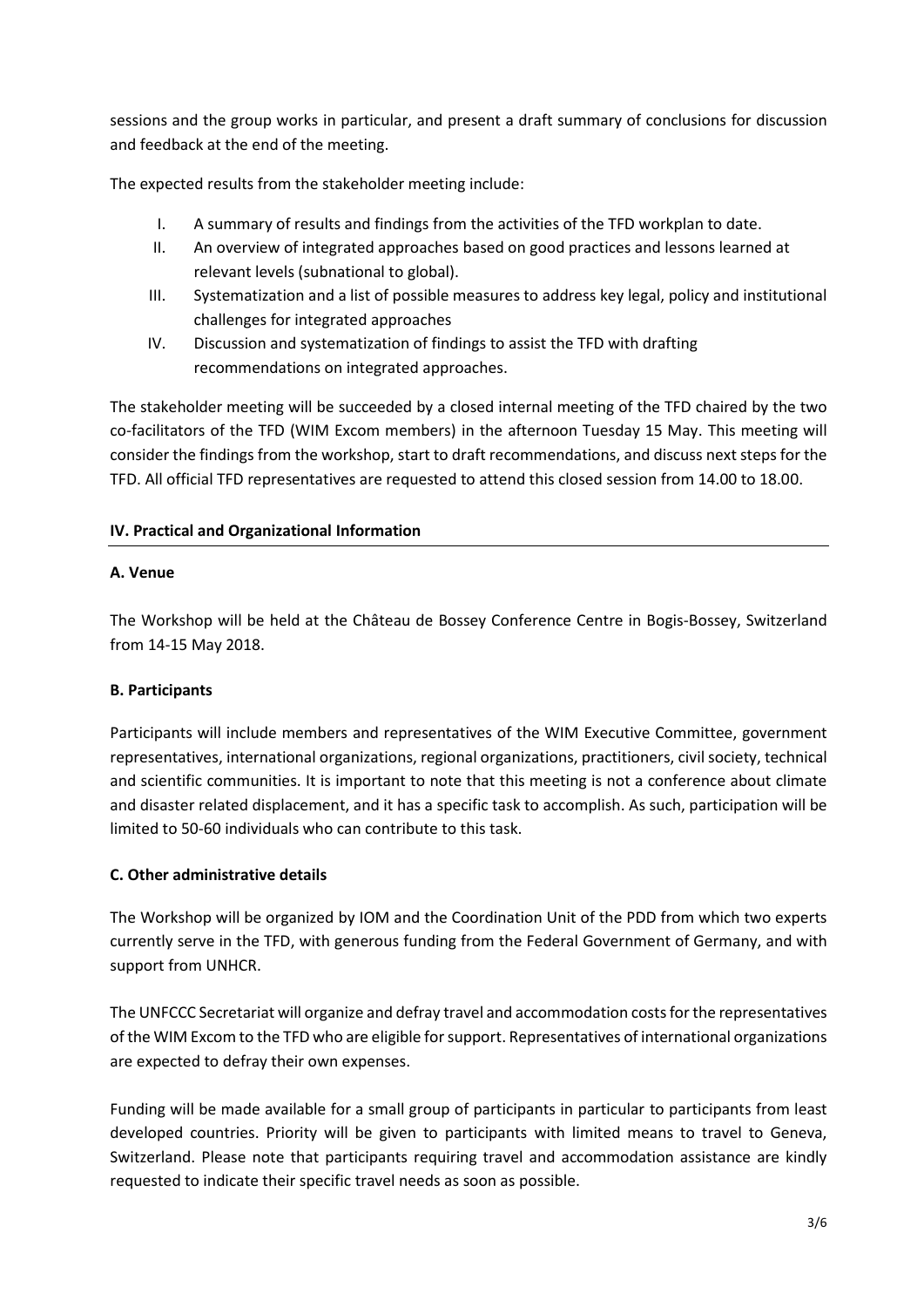## **V. Draft Agenda**

| Day 1<br><b>Monday, 14 May 2018</b> |                                                                                                                                                                                                                                                                                                                                                     |
|-------------------------------------|-----------------------------------------------------------------------------------------------------------------------------------------------------------------------------------------------------------------------------------------------------------------------------------------------------------------------------------------------------|
| 08:30-09:00                         | Registration                                                                                                                                                                                                                                                                                                                                        |
| 09:00-09:30                         | <b>Welcome and Introduction</b>                                                                                                                                                                                                                                                                                                                     |
|                                     | Co-Facilitators Task Force on Displacement (TFD)/Executive Committee of the<br>Warsaw International Mechanism (WIM Excom)<br>Platform on Disaster Displacement (PDD)<br>$\bullet$<br>International Organization for Migration (IOM)<br>٠<br>Presentation of participants and expectations for the stakeholder meeting<br>$\bullet$<br>(Facilitator) |
| 09:30-10:15                         | Contextualizing the mandate of the Task Force on Displacement (TFD)                                                                                                                                                                                                                                                                                 |
|                                     | Background<br>Scope of work and target audience<br>Other relevant bodies and work programs under the UNFCCC<br>٠<br>Other global and regional policy processes and existing standards on<br>integrated approaches                                                                                                                                   |
| 10:15-10:40                         | Coffee Break                                                                                                                                                                                                                                                                                                                                        |
| 10:40-12:30                         | Plenary Presentation of Outputs of the TFD Workplan and other WIM outcomes<br>Policy/Practice - National/Subnational<br>Policy - International/Regional<br>Data and assessment<br>$\bullet$<br>Framing and linkages<br>Other outcomes and input submitted<br><b>Moderator: Facilitator</b>                                                          |
| 12:30-14:00                         | Lunch                                                                                                                                                                                                                                                                                                                                               |
| 14:00-15:30                         | Marketplace on integrated approaches based on good practices and lessons learned<br>Country and regional perspectives                                                                                                                                                                                                                               |
| 15:30-15:50                         | Coffee Break                                                                                                                                                                                                                                                                                                                                        |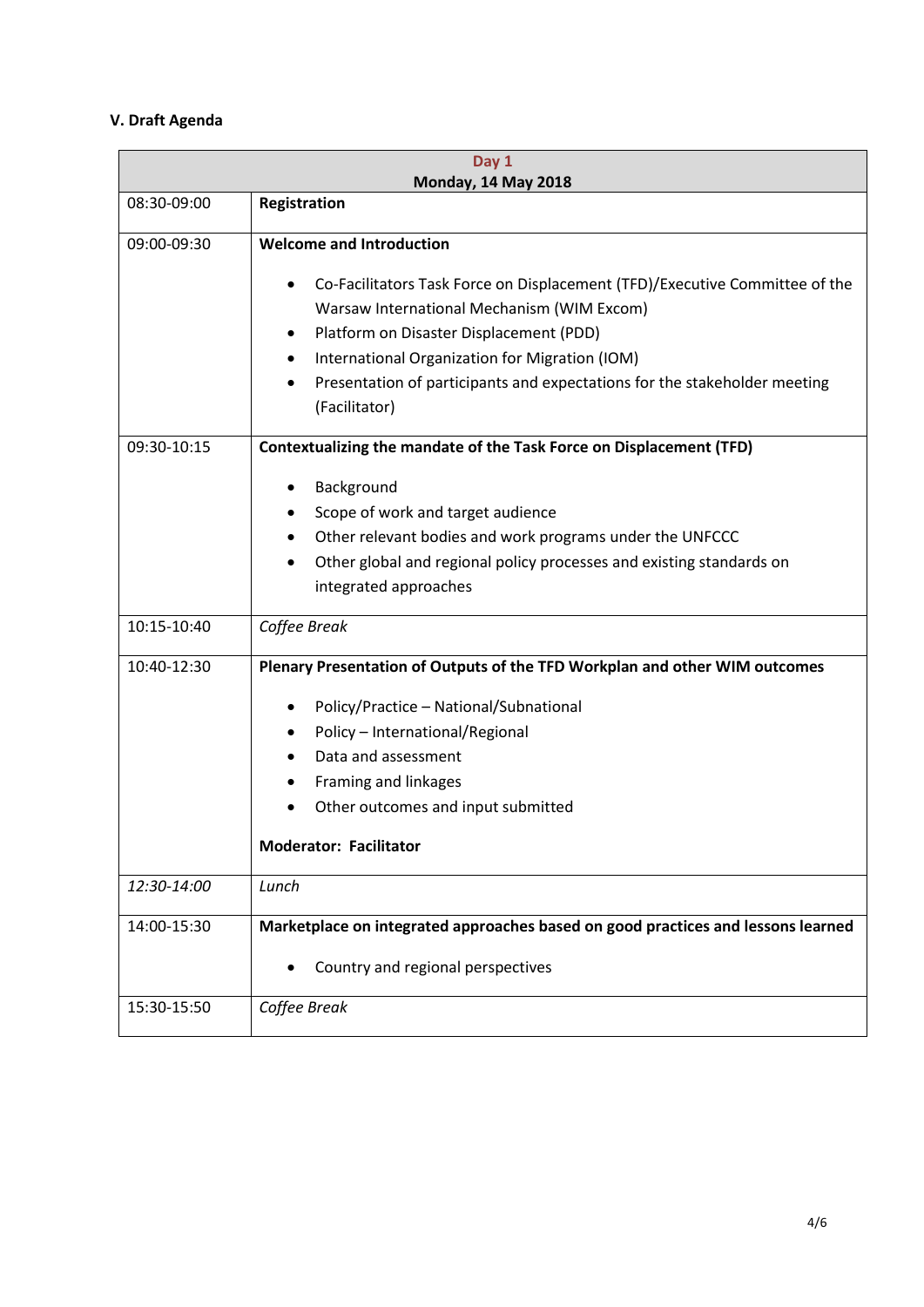| 15:50-17:50          | Group Work on the outputs of the TFD workplan                                    |  |
|----------------------|----------------------------------------------------------------------------------|--|
|                      | Comments on the mapping studies, and discussion/consolidation of                 |  |
|                      | recommendations formulated in the mapping studies. Three groups:                 |  |
|                      | Policy/Practice - National/Subnational<br>٠                                      |  |
|                      | Policy - International/Regional                                                  |  |
|                      | Data and assessment                                                              |  |
|                      |                                                                                  |  |
| 17:50-18:00          | Summary of the outputs of the TFD workplan Day One (Facilitator)                 |  |
| 18.00                | <b>Dinner/Reception</b>                                                          |  |
| Day 2                |                                                                                  |  |
| Tuesday, 15 May 2018 |                                                                                  |  |
| 08:30-9:00           | Recap of Day one                                                                 |  |
| $09:00 - 10:00$      | Group work on the outputs of the TFD workplan (continued)                        |  |
| $10:00 - 10:45$      | Presentation and discussion on the outcomes of group works                       |  |
|                      | 1. Presentation of group work results                                            |  |
|                      | 2. Identification/systematization of key legal, policy and institutional gaps    |  |
|                      | <b>Moderator: Facilitator</b>                                                    |  |
| 10:45-11:00          | Coffee Break                                                                     |  |
| $11:00 - 12:50$      | Presentation of summary of conclusions by Drafting Committee                     |  |
|                      | Plenary discussion on key findings to assist the TFD draft recommendations on    |  |
|                      | integrated approaches to avert, minimize and address displacement related to the |  |
|                      | adverse effects of climate change                                                |  |
| 12:50-13:10          | <b>Closing statements by TFD co-facilitators</b>                                 |  |
| 13:10-14:00          | Lunch                                                                            |  |
| $14:00 - 18:00$      | Internal TFD meeting (TFD co-facilitators)                                       |  |
| $18:00 -$            | Closing                                                                          |  |